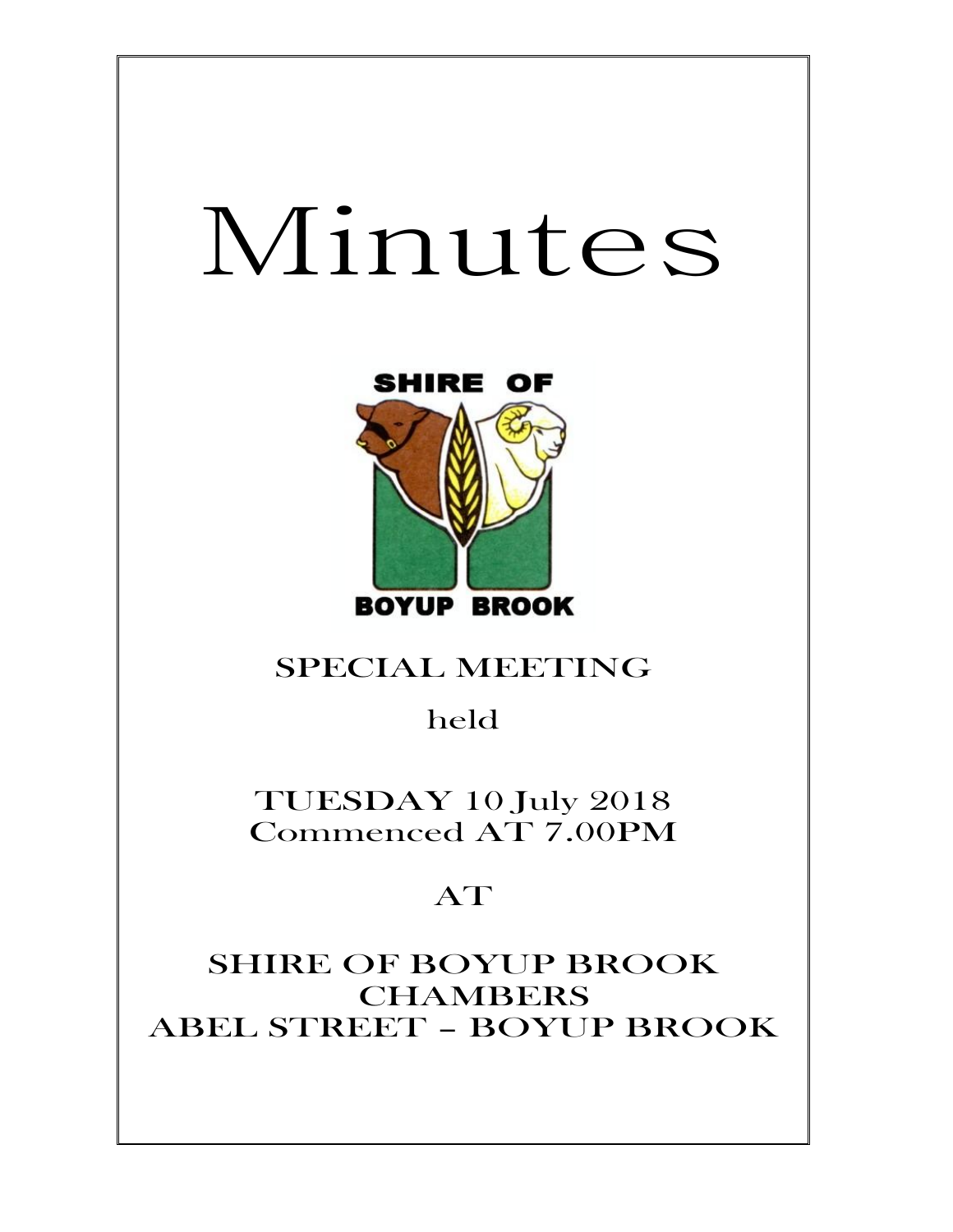## **TABLE OF CONTENTS**

|                         | RECORD OF ATTENDANCE/APOLOGIES/LEAVE OF ABSENCE PREVIOUSLY                                       |  |
|-------------------------|--------------------------------------------------------------------------------------------------|--|
|                         |                                                                                                  |  |
|                         |                                                                                                  |  |
|                         |                                                                                                  |  |
| $\overline{2}$          |                                                                                                  |  |
| 2.1                     |                                                                                                  |  |
| 3                       |                                                                                                  |  |
| $\overline{\mathbf{4}}$ |                                                                                                  |  |
| 4.1                     | Budget Amendment: 2018 - 19 Federal Assistance Grant - Advance Payment and 2018-19 ESL Operating |  |
| 4.2                     |                                                                                                  |  |
| 4.3                     |                                                                                                  |  |
| 5 <sup>5</sup>          |                                                                                                  |  |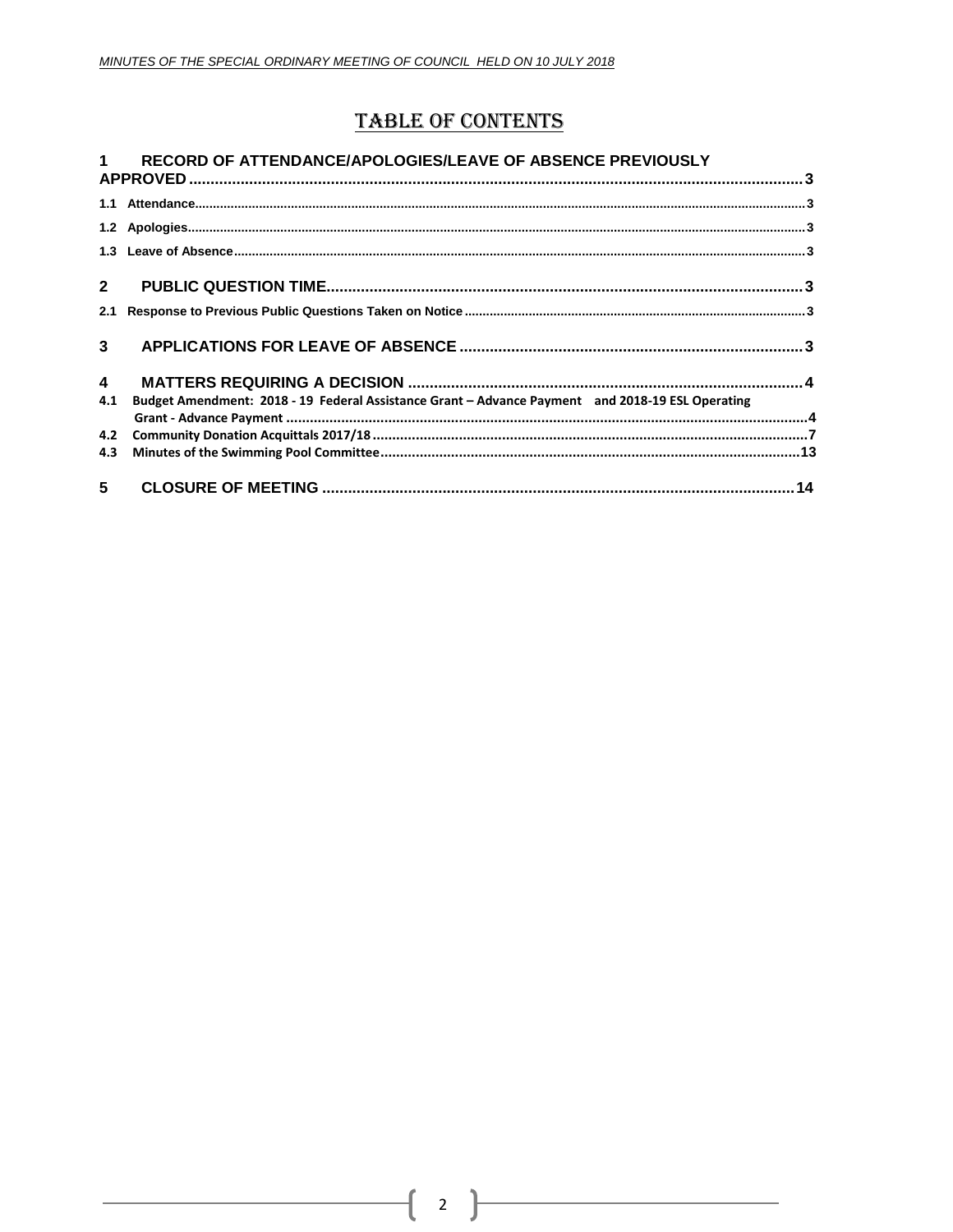### <span id="page-2-0"></span>**1 RECORD OF ATTENDANCE/APOLOGIES/LEAVE OF ABSENCE PREVIOUSLY APPROVED**

#### <span id="page-2-1"></span>**1.1 Attendance**

Cr G Aird – Shire President Cr R Walker - Deputy Shire President Cr Moir Cr S Alexander Cr P Kaltenrieder Cr H O'Connell Cr T Oversby Cr E Rear

STAFF: Mr Stephen Carstairs (Acting Chief Executive Officer) Mrs Maria Lane (Executive Assistant)

APOLOGIES: Cr E Muncey

- <span id="page-2-2"></span>**1.2 Apologies**
- <span id="page-2-3"></span>**1.3 Leave of Absence**
- <span id="page-2-4"></span>**2 PUBLIC QUESTION TIME**
- <span id="page-2-5"></span>**2.1 Response to Previous Public Questions Taken on Notice**
- <span id="page-2-6"></span>**3 APPLICATIONS FOR LEAVE OF ABSENCE**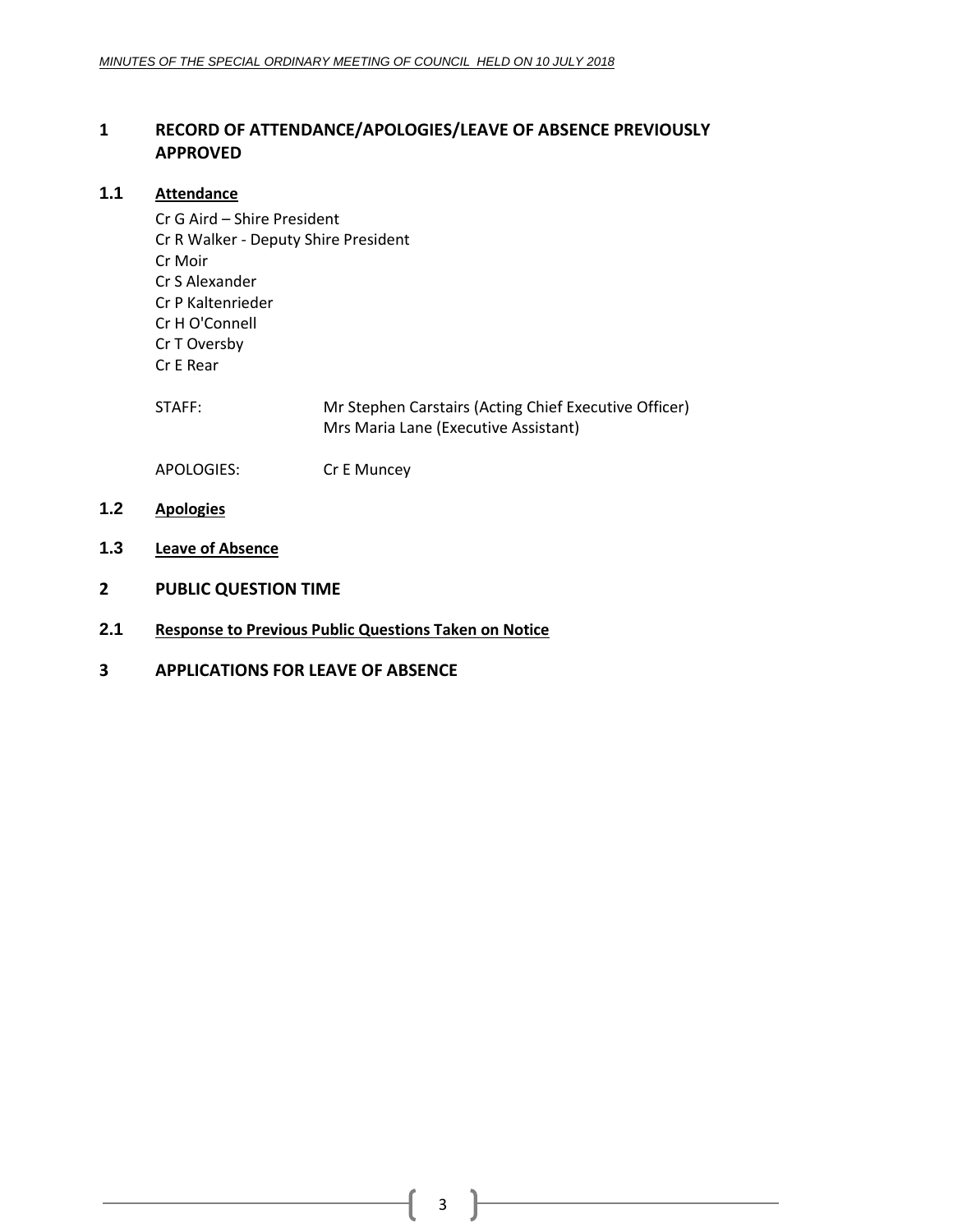#### <span id="page-3-1"></span><span id="page-3-0"></span>**4 MATTERS REQUIRING A DECISION**

## **4.1 Budget Amendment: 2018 - 19 Federal Assistance Grant – Advance Payment and 2018-19 ESL Operating Grant - Advance Payment**

| Location:                                   | Not applicable                                                                                                                             |
|---------------------------------------------|--------------------------------------------------------------------------------------------------------------------------------------------|
| Applicant:                                  | Not applicable                                                                                                                             |
| <b>File:</b>                                | FM/9/005                                                                                                                                   |
| <b>Disclosure of Officer Interest: None</b> |                                                                                                                                            |
| Date:                                       | 4 July 2018                                                                                                                                |
| Author:                                     | Kay Raisin - A/Finance and HR Manager and<br>Kaye - Research & (Community)<br>Joanna<br>Development Coordinator                            |
| <b>Authorizing Officer:</b>                 | Stephen Carstairs - A/Chief Executive<br>Officer                                                                                           |
| <b>Attachments:</b>                         | Yes - Correspondence from the WA Local<br>Government Grants Commission (WALGGC)<br>and Department of Fire and Emergency<br>Services (DFES) |

#### **SUMMARY**

In the course of a financial year events occur which impact on a budget. This matter is brought before Council to receive in 2017-18 both:

- a *circa* 50% advance payment (\$641,600 ex. GST) of its WALGGC 2018-19 General Purpose and Local Roads Financial Assistance Grants;
- a 25% advance payment (\$14,762 inc. GST) , of its DFES 2018-19 Bush Fire Brigades (BFB) Operating Grant.

#### **BACKGROUND**

As per the *Local Government (Financial Assistance) Act 1995* (the Act), the Commonwealth provides financial assistance to the states for the purpose of improving, among other things, the financial capacity of local governments (LG's), to provide their residents with equitable levels of service.

The Commonwealth Government has communicated with the WA Local Government Grants Commission (the Commission) that in 2017-18 the Commission will be advancing to LG's some 50% of the 2018-19 Federal Assistance Grants (FAGs) pool (and see attachment). This advance payment is in keeping with advance payments made by the Commonwealth in 2011-12, 2012-13, 2014-15 and 2016-17. As control of the funds passes to the shire on receipt of the untied funds, received at bank on 22 June 2018, the advance is to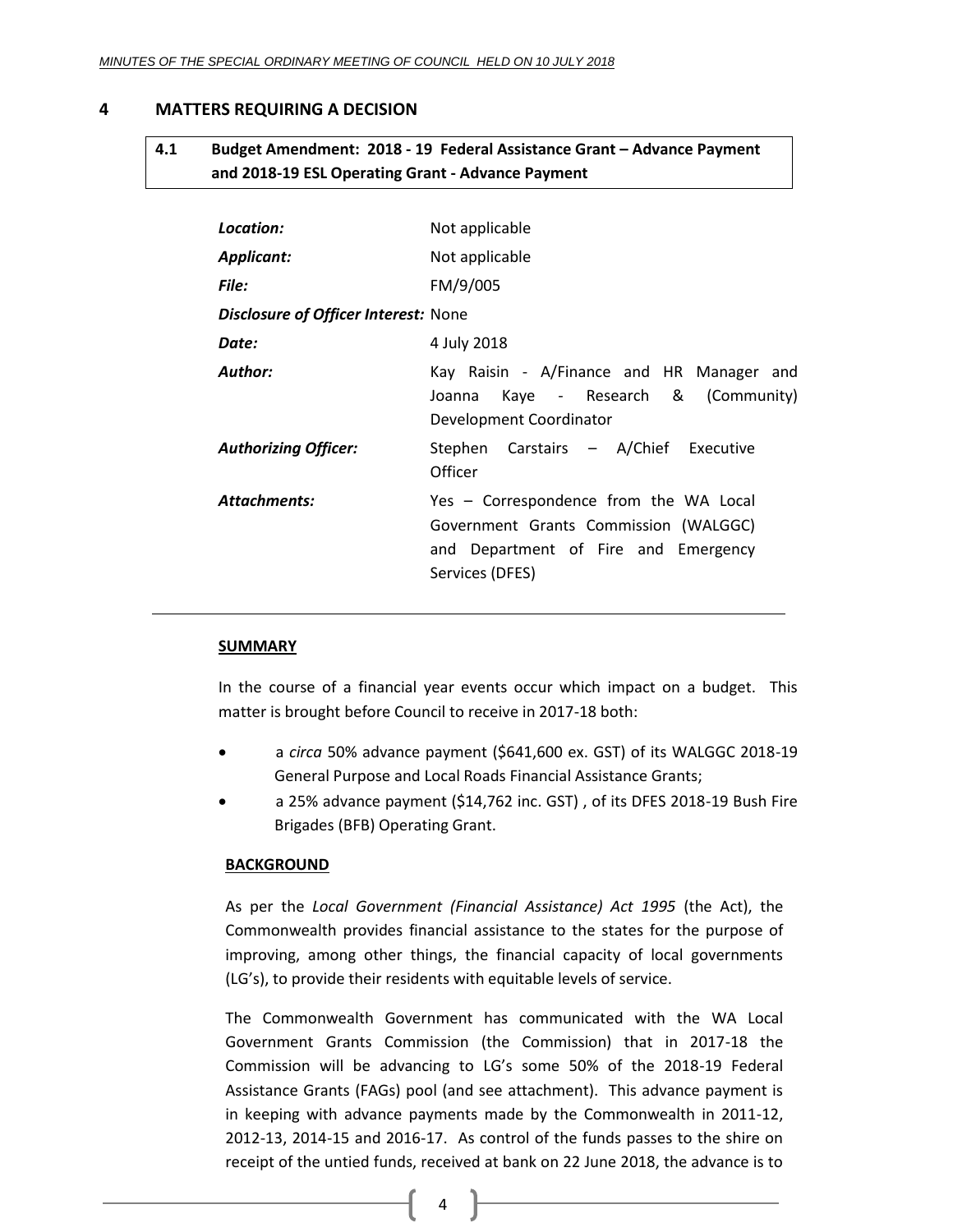be recognised as revenue for 2017-18, and as such might have been expended in 2017-18 as well.

Received at bank on 28 June 2018 was DFES' first quarter 2018-19 BFB installment, and refer *Payments of Approved Grants* section in the attached DFES correspondence for an explanation of the early payment.

#### **COMMENT**

The advanced FAGs and BFB payments will have the effect of increasing in 2017-18 the flow of revenue (\$655,020) to the shire, and this will be reflected in the shire's 2017-18 surplus carried forward into 2018-19.

#### **CONSULTATION**

Stephen Carstairs – A/Chief Executive Officer

#### **STATUTORY OBLIGATIONS**

Section 3 of the Local Government (Financial Assistance) Act 1995 – Objects of the Act, and s.16 of the Local Government Grants Act 1978 – Distribution of Commonwealth funds.

#### **POLICY IMPLICATIONS**

Nil

#### **BUDGET/FINANCIAL IMPLICATIONS**

While the shire took control of the advance FAG and BFB payments, given there was no real opportunity to utilize it, the advance payments of \$655,020 will be reflected in the shire's 2017-18 surplus carried forward into 2018-19.

#### **STRATEGIC IMPLICATIONS**

Nil

#### **VOTING REQUIREMENTS**

Absolute Majority

#### **OFFICER RECOMMENDATION - Item 4.1**

**That Council receives:**

- **the Commonwealth Government's advance Financial Assistance Grant payment, comprising: \$349,353 Local Road Assistance; and \$282,247 General Purpose Assistance; and**
- **the Department of Fire and Emergency Services advance Bush Fire Brigades Operating Grant payment of \$14,762 (inc GST), and**

**direct the CEO to amend the Shire of Boyup Brook 2017-18 Annual Budget by increasing operating revenue by \$655,020.**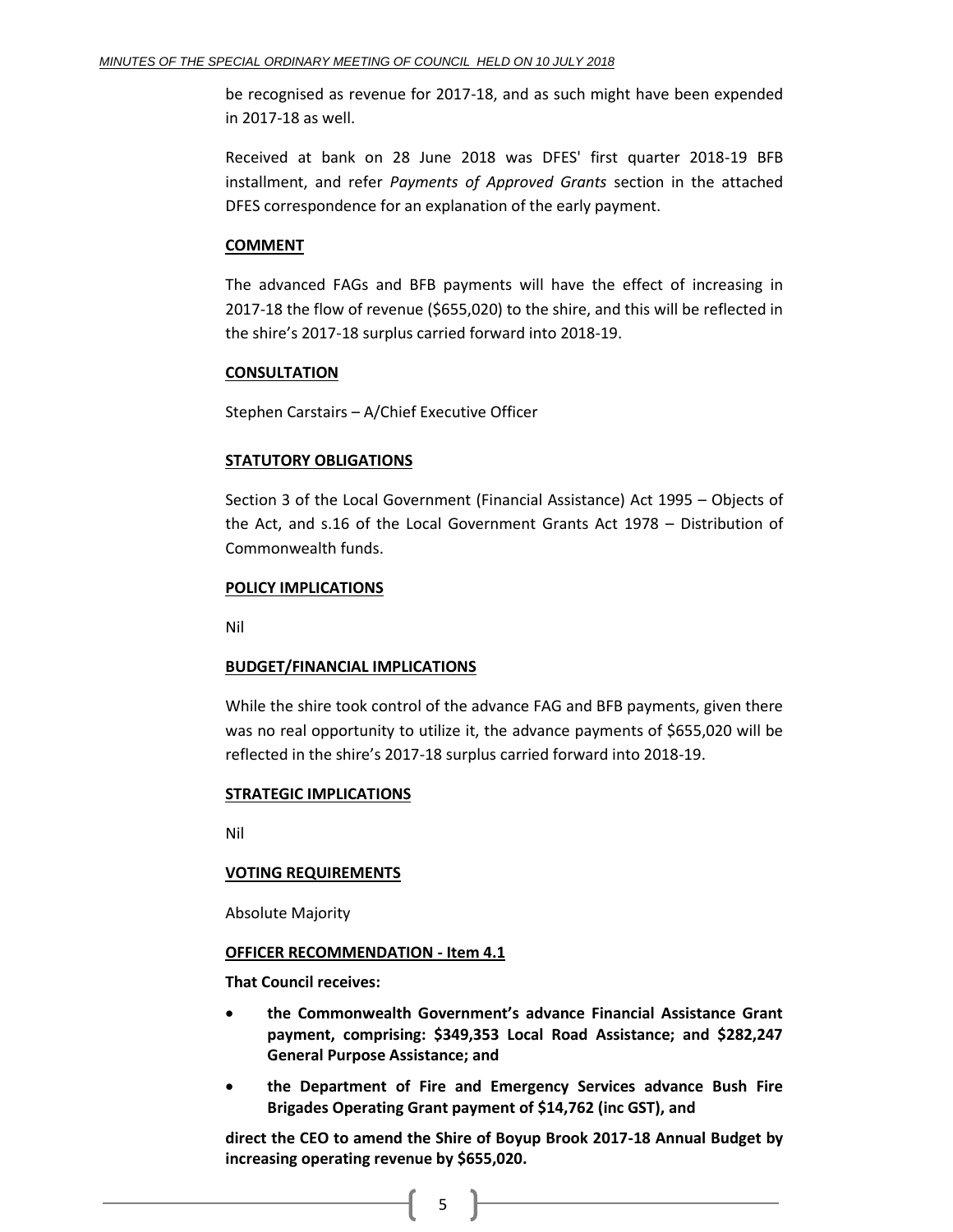#### **AMENDMENT**

**MOVED: Cr Walker SECONDED: Cr Moir**

- **1. That Council receives:**
- **the Commonwealth Government's advance Financial Assistance Grant payment, comprising: \$349,353 Local Road Assistance; and \$282,247 General Purpose Assistance; and**
- **the Department of Fire and Emergency Services advance Bush Fire Brigades Operating Grant payment of \$14,762 (inc GST), and**

**direct the CEO to amend the Shire of Boyup Brook 2017-18 Annual Budget by increasing operating revenue by \$655,020.**

**2. That Council establish an unspent Grants Reserve, for the purpose of quarantining unspent grant monies, and direct the CEO to have the \$655,020 of Federal Assistance Grant and DFES operating grant monies transferred to the Reserve.**

**CARRIED 8/0 Res 122/18**

#### **MOTION**

- **1. That Council receives:**
- **the Commonwealth Government's advance Financial Assistance Grant payment, comprising: \$349,353 Local Road Assistance; and \$282,247 General Purpose Assistance; and**
- **the Department of Fire and Emergency Services advance Bush Fire Brigades Operating Grant payment of \$14,762 (inc GST), and**

**direct the CEO to amend the Shire of Boyup Brook 2017-18 Annual Budget by increasing operating revenue by \$655,020.**

**2. That Council establish an unspent Grants Reserve, for the purpose of quarantining unspent grant monies, and direct the CEO to have the \$655,020 of Federal Assistance Grant and DFES operating grant monies transferred to the Reserve.**

**CARRIED BY ABSOLUTE MAJORITY 8/0 Res 123/18**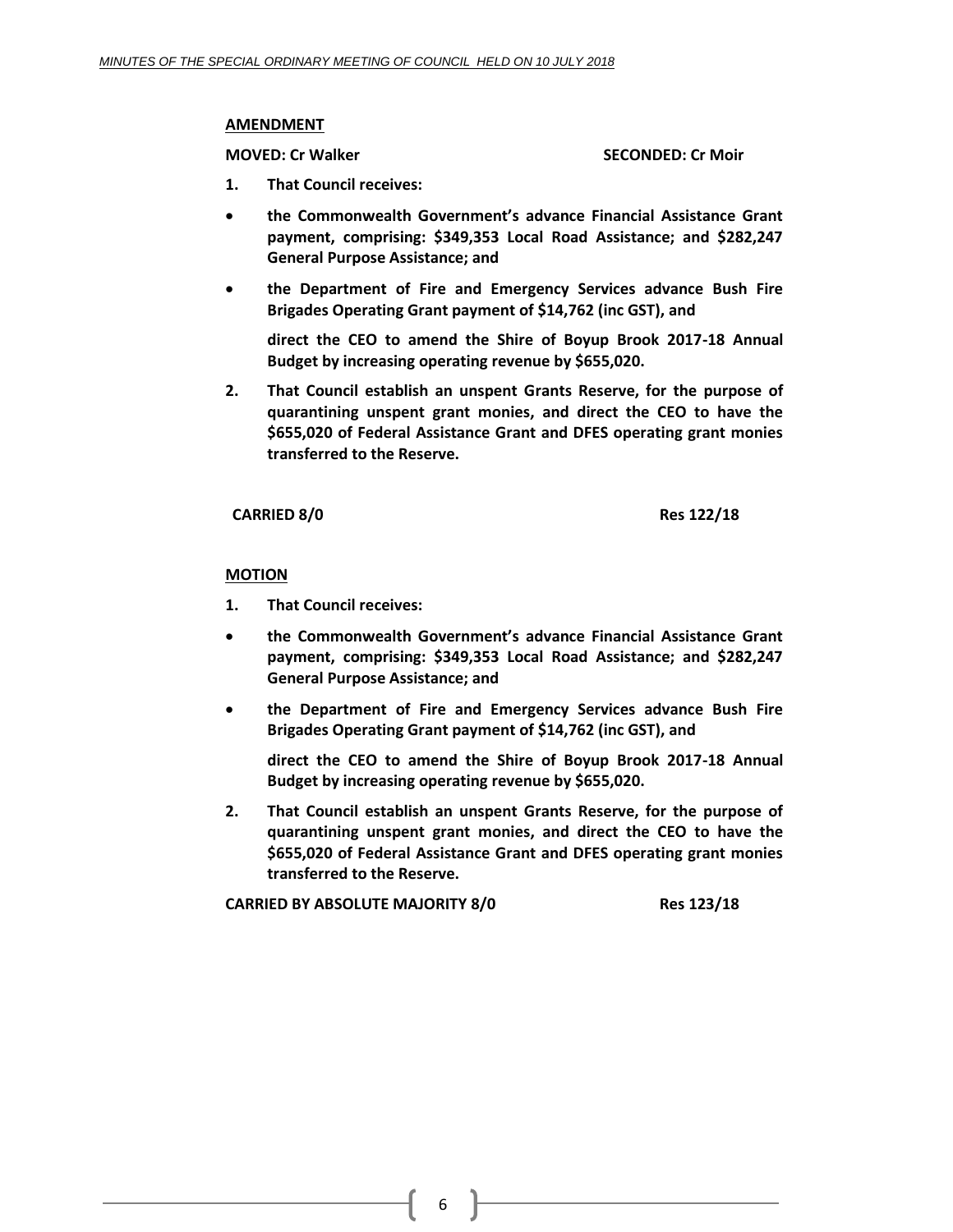#### **Impartiality Interest - Item 4.2**

Cr Rear declared an impartiality interest in the following item due to being on the Museum Committee.

Cr Kaltenrieder declared an impartiality interest in the following item due to being on the Blackwood Basin Group Committee.

Cr Oversby declared an impartiality interest in the following item due to being on the Boyup Brook Tourism Committee.

#### **Declare an Interest - Item 4.2**

Cr O'Connell declared a financial interest in the following item due to being an employee of the Blackwood Basin Group.

#### <span id="page-6-0"></span>**4.2 Community Donation Acquittals 2017/18**

| Location:                              | N/A                                                                                                           |  |
|----------------------------------------|---------------------------------------------------------------------------------------------------------------|--|
| <b>Applicant:</b>                      | Various                                                                                                       |  |
| <b>File:</b>                           | FM/25/008                                                                                                     |  |
| <b>Disclosure of Officer Interest:</b> |                                                                                                               |  |
| Date:                                  | 6 July 2018                                                                                                   |  |
| Author:                                | Research<br>Development<br>Kaye<br>and<br>Joanna<br>Coordinator and Kay Raisin - A/Finance &<br>HR<br>Manager |  |
| <b>Authorizing Officer:</b>            | Stephen Carstairs - A/Chief Executive Officer                                                                 |  |
| Attachments:                           | <b>F.02 Policy Donations</b>                                                                                  |  |
|                                        | Acquittal Summary from 2017/18 Community Grants<br>(acquittals available at meeting)                          |  |

#### **SUMMARY**

The purpose of this report is for Council to receive the 2017/2018 Community Donation acquittals. It is recommended that Council accept the Tourism Association acquittal year to date (does not include June). It is also recommended that Council approve the request from the Blackwood Basin Group to extend the grant deadline.

7

\_\_\_\_\_\_\_\_\_\_\_\_\_\_\_\_\_\_\_\_\_\_\_\_\_\_\_\_\_\_\_\_\_\_\_\_\_\_\_\_\_\_\_\_\_\_\_\_\_\_\_\_\_\_\_\_\_\_\_\_\_\_\_\_\_\_\_\_\_\_\_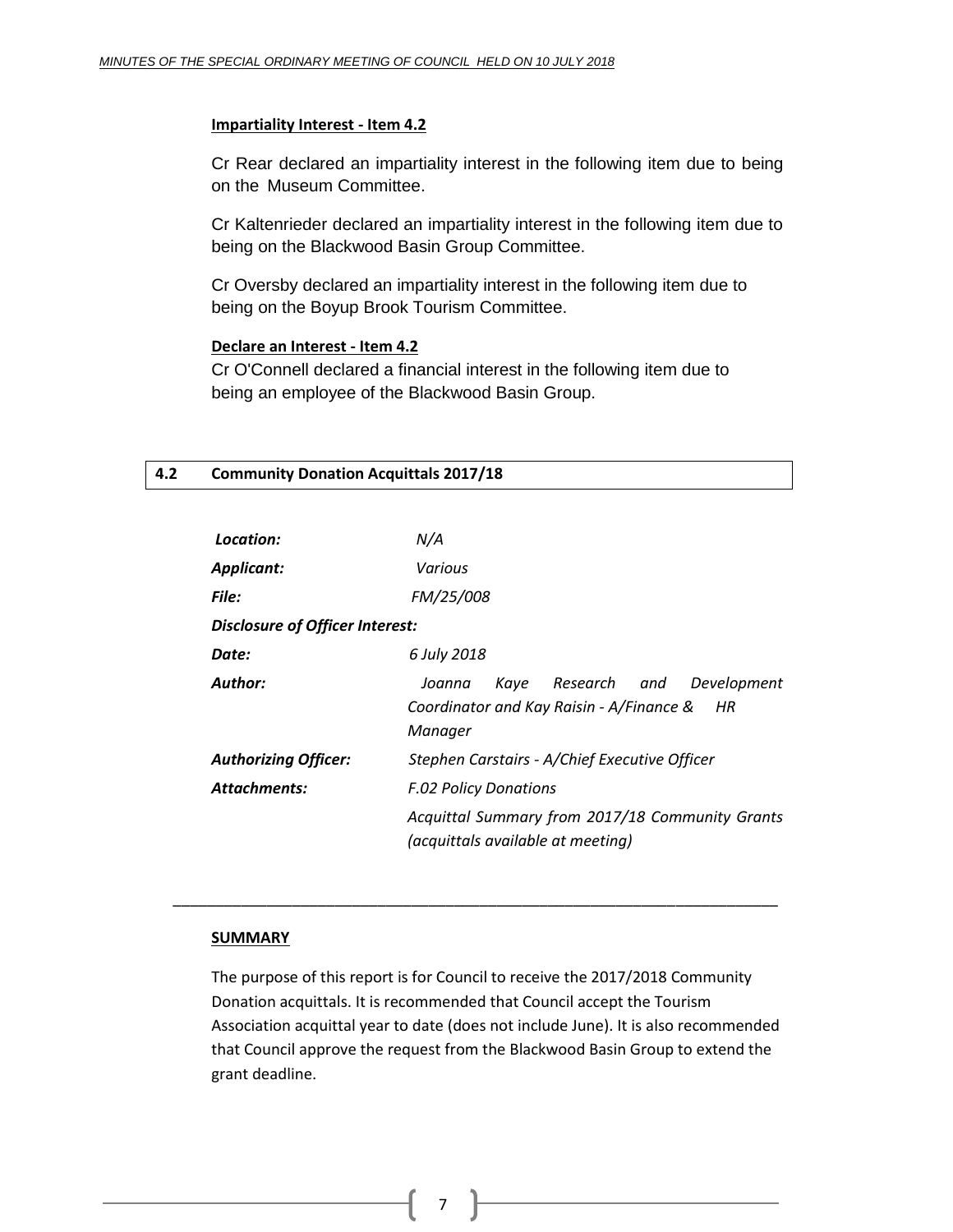#### **BACKGROUND**

 Each year Council calls for donations. Administration assesses and summarises the applications. Council discusses the applications at a separate workshop and then the final decision is made by Council at budget adoption time. See attachment 1 *F.02 Donations Policy* for full details.

#### **COMMENT**

Successful recipients of Donations in 2017/18 were required to sign a funding agreement once the grant was awarded. They were then also required to submit an Acquittal Report within 60 days of project completion or by 30 June 2018 to confirm that the funding had been used for the purpose intended as outlined in the original application.

Attachment 2 outlines the acquittal details for the Community Grants for 2017/18.

It is important to note the Tourism Association submitted a Year to Date acquittal that does not include June 2018 as it was impossible for them to include those figures with the imposed deadline of the acquittal. It is recommended that Council accept this acquittal.

 Blackwood Basin Group (BBG) also submitted a Year to Date acquittal but have requested in writing (as per the Policy and Funding Agreement) an extension to spend the grant funding.

See letter below: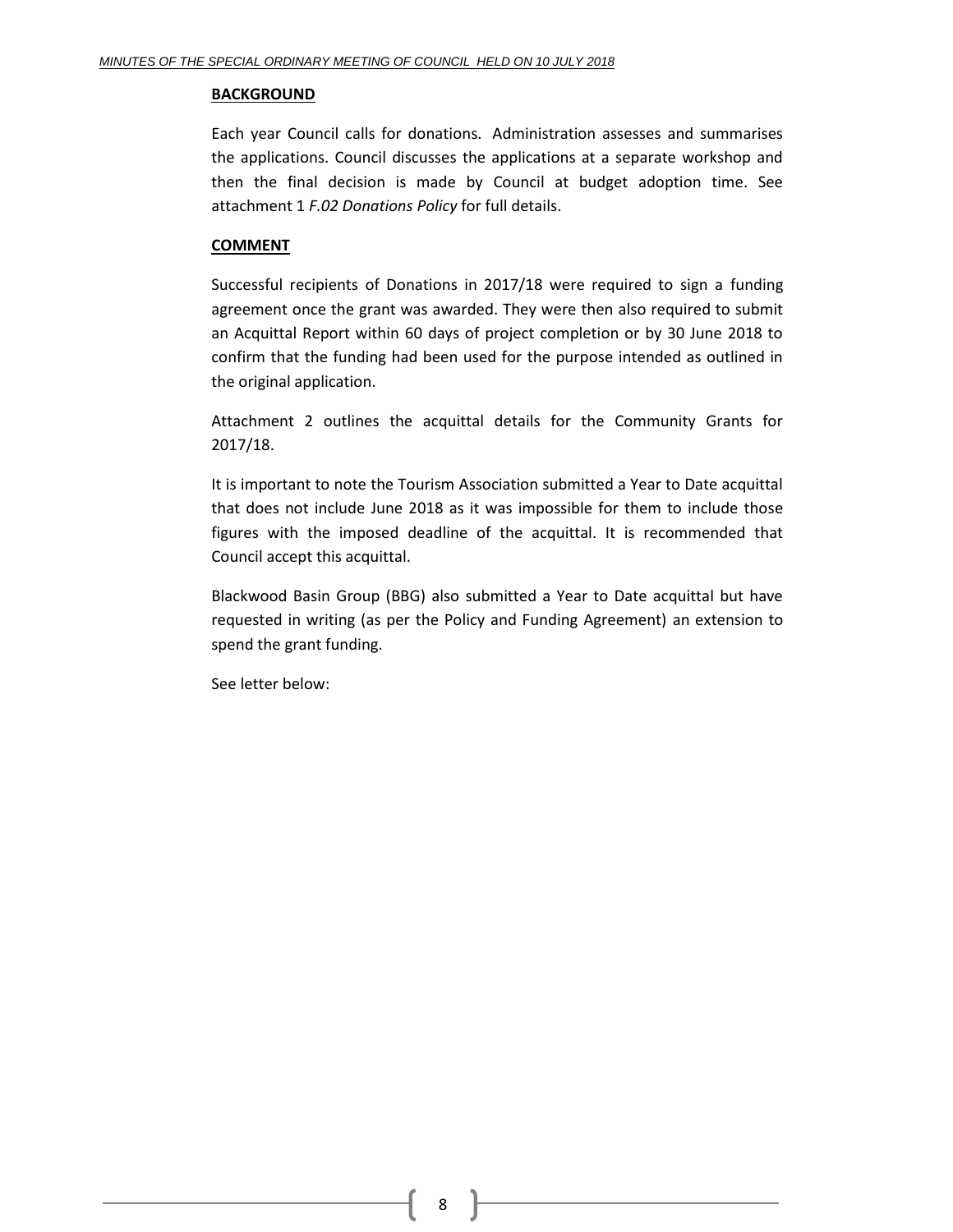#### Re: Community Partnership Funding 2017/2018 Request for Extensio and Details of Expenditure

I am writing to request a 6-month extension (until 31 December 2018) for the Community Partnership Funding agreement between the Shire of Boyup Brook and the Blackwood Basin Group (BBG). The BBG has \$2273 '90 (excl. GST) of unspent funds that it proposes to spend on monthly volunteer events at Perup: Nature's Guesthouse between July and December 2018.

The original application to the Shire for funding included hosting a series of events at Perup: Nature's Guesthouse that would encourage participation by local community members and increase visitation to the Shire. The proposed events included a wildflower weekend in October 2017, bird watching weekend in April 2018 and native mammal weekend in May 2018 that were not held due to the delayed notice of approved funding (approved in Dec 2017) and difficulties in locating expert facilitators at short notice. Instead, the funds were spent on equivalent events at Perup, including an Open Day, volunteer days and the Tone River Bridge opening. All events held were hugely successful; in particular the volunteer days were very popular and attracted participants from within the Shire and from as far as Bunbury and Albany. The volunteer days have also assisted the BBG to upgrade, maintain and promote Perup: Natures Guesthouse, which is a fantastic asset in the Shire of Brook. Volunteers that have attended these events were very enthusiastic and have requested the days become a permanent monthly fixture on the calendar.

With the generous support of the Shire, and an extension of the due date to spend the funds until 31 December 2018, the BBG will be able to continue the volunteer events on a monthly basis until December 2018.

Complete details of the \$5226.10 (excl. GST) that has been expended are provided in the attached acquittal report. If the extension is approved, we can provide a further acquittal report for the remaining unspent funds in January 2019.

If you have any queries about this request, please do not hesitate to contact Helen O'Connell (helen@biackwoodbasingroup.com.au9765-1555) for additional information.

Yours sincerely, Dr. Per Christensen

CHAIRMAN

Blackwood Basin Group was awarded \$7,500 + GST for the purpose of developing ecotourism at Perup. The BBG have \$2,273.90 (excl. GST) of unspent funds and are requesting an extension of the due date to spend the funds until 31 December 2018. If the extension is approved, the BBG can provide a further acquittal report for the remaining unspent funds in January 2019.

#### **CONSULTATION**

Stephen Carstairs - A/Chief Executive Officer

#### **STATUTORY OBLIGATIONS**

Nil

#### **POLICY IMPLICATIONS**

Council's *F.02 Donations Policy* applies. See Attachment 1.

#### **BUDGET/FINANCIAL IMPLICATIONS**

Nil at this stage as these funds have already been spent as part of the 2017/18 Budget.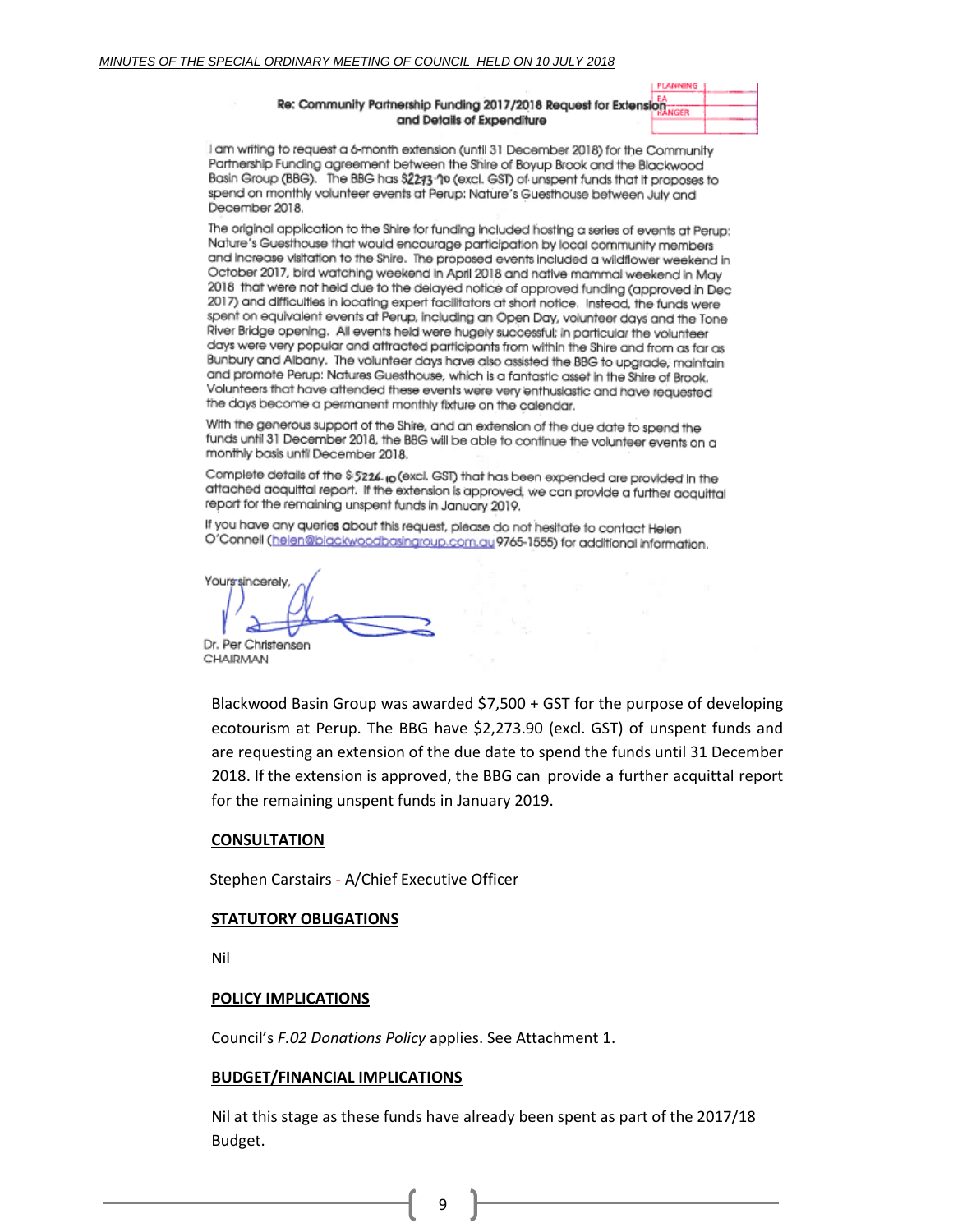#### **STRATEGIC IMPLICATIONS**

Nil

#### **SUSTAINABILITY IMPLICATIONS**

- **Environmental** There are no known significant environmental issues.
- **Economic** There are no known significant economic issues. **Socia**l

There are no known significant social issues.

#### **VOTING REQUIREMENTS**

Simple majority

#### **OFFICER RECOMMENDATION – Item 4.2**

- **1. That Council receives the 2017/18 Community Donation acquittals.**
- **2. That Council receives the Year to Date acquittal from the Tourism Association.**
- **3. That Council approves the Blackwood Basin Group an extension to spend the 2017/18 Community Donation funds until the 31 December 2018, and directs the CEO to request an Acquittal Report for the remaining unspent funds (\$2,273.90 ex GST) in January 2019.**

#### **AMENDMENT - Item 4.2**

**MOVED: Cr Moir SECONDED: Cr Walker**

- **1. That Council receives the 2017/18 Community Donation acquittals, with the exception of the Boyup Brook Country Music Club acquittal.**
- **2. That Council receives the Year to Date acquittal from the Tourism Association.**
- **3. That Council approves the Blackwood Basin Group an extension to spend the 2017/18 Community Donation funds until the 31 December 2018, and directs the CEO to request an Acquittal Report for the remaining unspent funds (\$2,273.90 ex GST) in January 2019.**

**LOST 1/7 Res 124/18**

#### **Request for Vote to be recorded**

**Cr Moir requested that the vote of all Councillors be recorded.**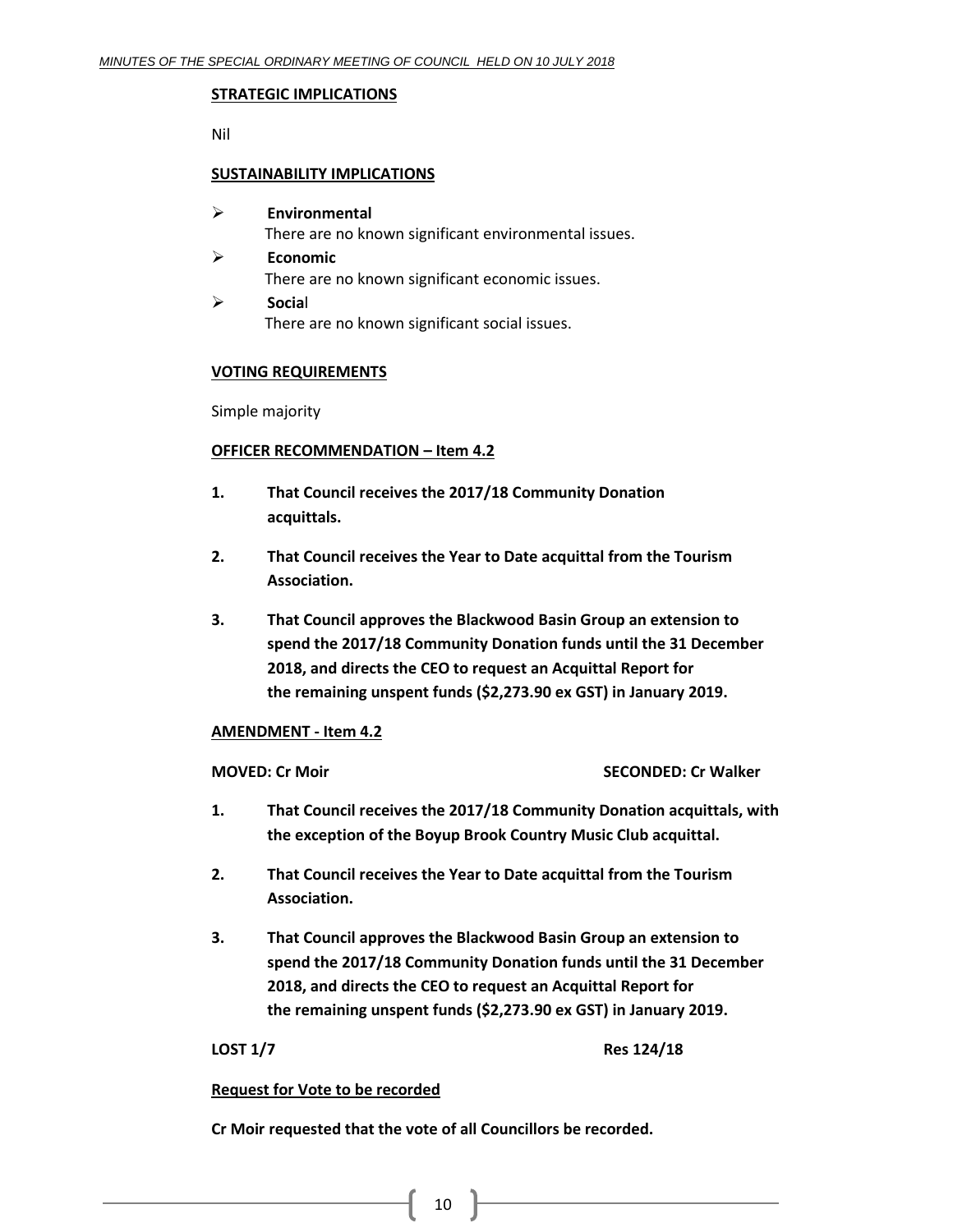**FOR AGAINST Cr Moir Cr Walker Cr Kaltenrieder Cr Rear Cr O'Connell Cr Alexander Cr Rear Cr Oversby**

#### **Break for Afternoon Tea**

#### **Adjournment**

That the meeting be adjourned for an afternoon tea break, the time being 8.10pm.

#### **Resumption**

That the meeting resume, the time being 8.19pm

The meeting resumed with the following person in attendance.

Cr G Aird – Shire President Cr R Walker - Deputy Shire President Cr Moir Cr S Alexander Cr P Kaltenrieder Cr H O'Connell Cr T Oversby Cr E Rear Mr S Carstairs - Acting/Chief Executive Officer Mrs M Lane - Executive Assistant

#### **AMENDMENT TO THE ORIGINAL MOTION**

**MOVED: Cr O'Connell SECONDED: Cr Rear**

**The original motion be considered as 3 individual motions.**

**CARRIED 9/0 Res 125/18**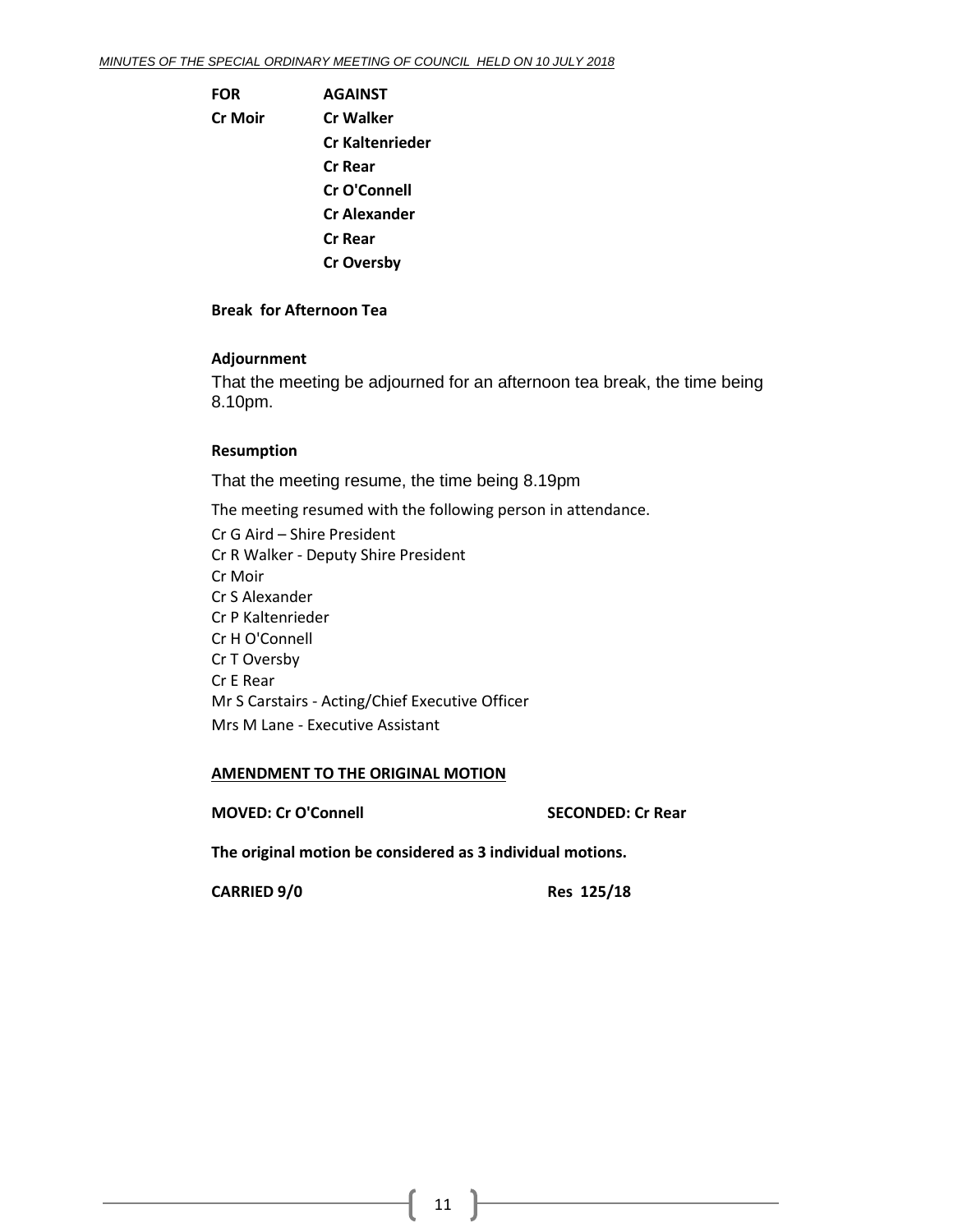#### **MOTION**

**MOVED: Cr Oversby SECONDED: Cr O'Connell**

**That Council receives the 2017/18 Community Donation acquittals.**

**CARRIED 4/4 Res 126/18**

**Request for Vote to be recorded**

**Cr Aird requested that the vote of all Councillors be recorded.**

| <b>FOR</b>        | <b>AGAINST</b>      |
|-------------------|---------------------|
| Cr Aird           | <b>Cr Rear</b>      |
| <b>Cr Oversby</b> | <b>Cr Walker</b>    |
| Cr Kaltenrieder   | <b>Cr Moir</b>      |
| Cr O'Connell      | <b>Cr Alexander</b> |

**MOTION**

**MOVED: Cr Rear SECONDED: Cr Alexander**

**That Council receives the Year to Date acquittal from the Tourism Association.**

| CARRIED 8/0 | Res 127/18 |
|-------------|------------|
|             |            |

**MOTION**

**MOVED: Cr Rear SECONDED: Cr Oversby**

**That Council approves the Blackwood Basin Group an extension to spend the 2017/18 Community Donation funds until the 31 December 2018, and directs the CEO to request an Acquittal Report for the remaining unspent funds (\$2,273.90 ex GST) in January 2019.**

**CARRIED 8/0 Res 128/18**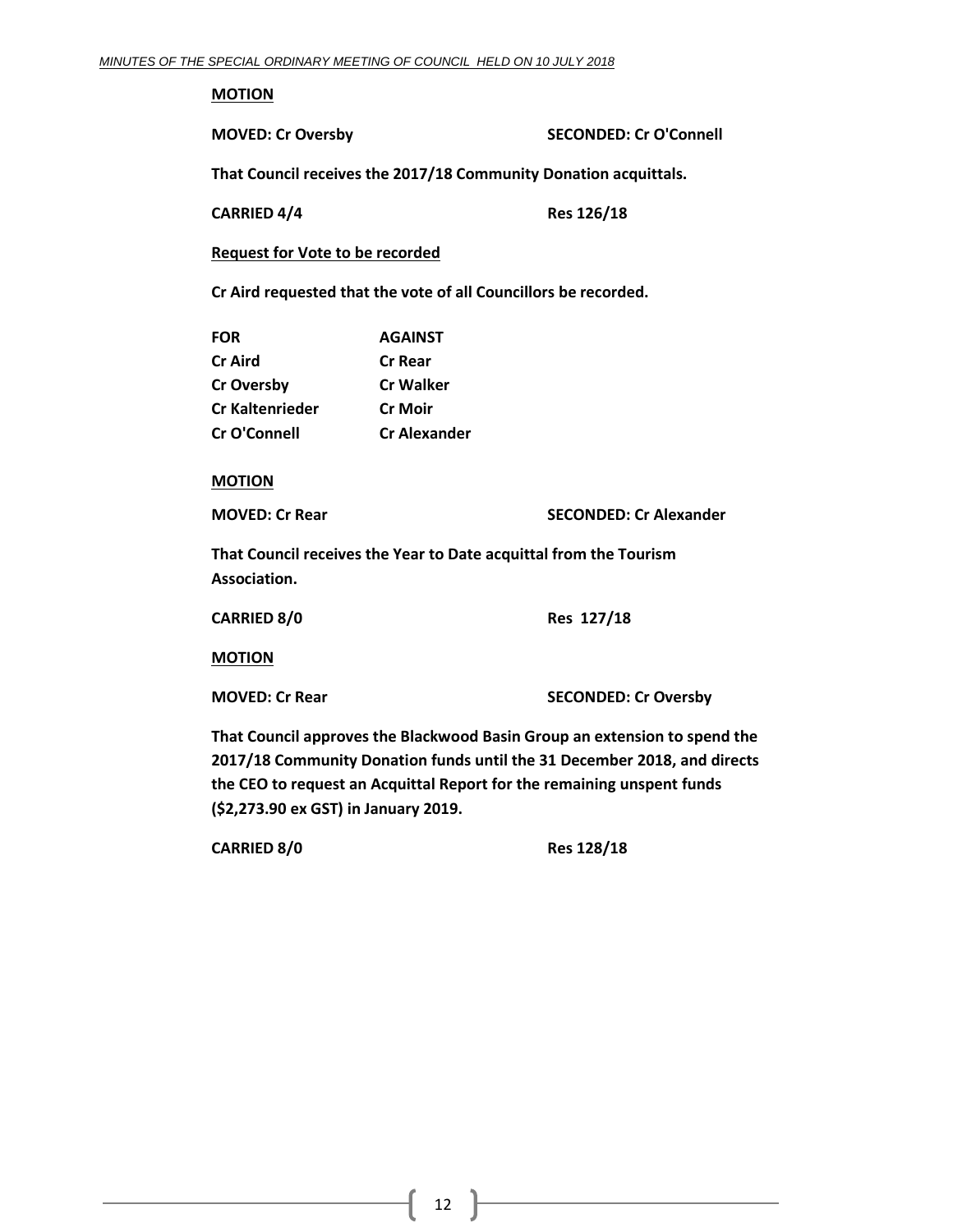#### <span id="page-12-0"></span>**4.3 Minutes of the Swimming Pool Committee**

| Location:                              | N/A                                                        |
|----------------------------------------|------------------------------------------------------------|
| <b>Applicant:</b>                      | N/A                                                        |
| File:                                  | n/a                                                        |
| <b>Disclosure of Officer Interest:</b> | Nil                                                        |
| Date:                                  | 6 July 2018                                                |
| Author:                                | Stephen Carstairs/Acting Chief Executive<br><b>Officer</b> |
| <b>Attachments:</b>                    | Yes – Minutes                                              |
|                                        |                                                            |

#### **BACKGROUND**

The Swimming Pool Committee meeting was held on 10th July 2018. Minutes of the meeting are attached.

#### **COUNCIL DECISION & COMMITTEE RECOMMENDATION – Item 4.3**

|                                                                                                          | <b>MOVED: Cr Rear</b>                                                                                                                                                                                                                                                                                                      | <b>SECONDED: Cr Alexander</b> |  |
|----------------------------------------------------------------------------------------------------------|----------------------------------------------------------------------------------------------------------------------------------------------------------------------------------------------------------------------------------------------------------------------------------------------------------------------------|-------------------------------|--|
| That the minutes of the Swimming Pool Committee meeting be received.<br><b>CARRIED 8/0</b><br>Res 129/18 |                                                                                                                                                                                                                                                                                                                            |                               |  |
|                                                                                                          | <b>COUNCIL DECISION &amp; COMMITTEE RECOMMENDATION - ITEM 4.3.1</b>                                                                                                                                                                                                                                                        |                               |  |
|                                                                                                          | <b>MOVED: Cr Rear</b>                                                                                                                                                                                                                                                                                                      | <b>SECONDED: Cr Oversby</b>   |  |
| 1.                                                                                                       | That Council receives the project proposal/concept plans and quotes<br>from both Wetdeck Pools and Infiniti Designer Pools for the new<br>children's pool.                                                                                                                                                                 |                               |  |
| 2.                                                                                                       | That Council as part of Lotterywest's request for considering the<br>extension of grant finalisation date, the CEO is directed to seek<br>support/letters of endorsement from the relevant community<br>stakeholders the Playgroup, Swim Club, Schools, Boyup Brook Early<br>Learning Centre for the new project proposal. |                               |  |
| 3.                                                                                                       | The Council chooses the project proposal/concept plan from Infiniti<br>Designer Pools as the recommended service provider for the new                                                                                                                                                                                      |                               |  |

**children's pool and direct the CEO to forward the concept with Community Groups endorsements to Department of Sport and Recreation and Lotterywest.** 

#### **CARRIED 8/0 Res 130/18**